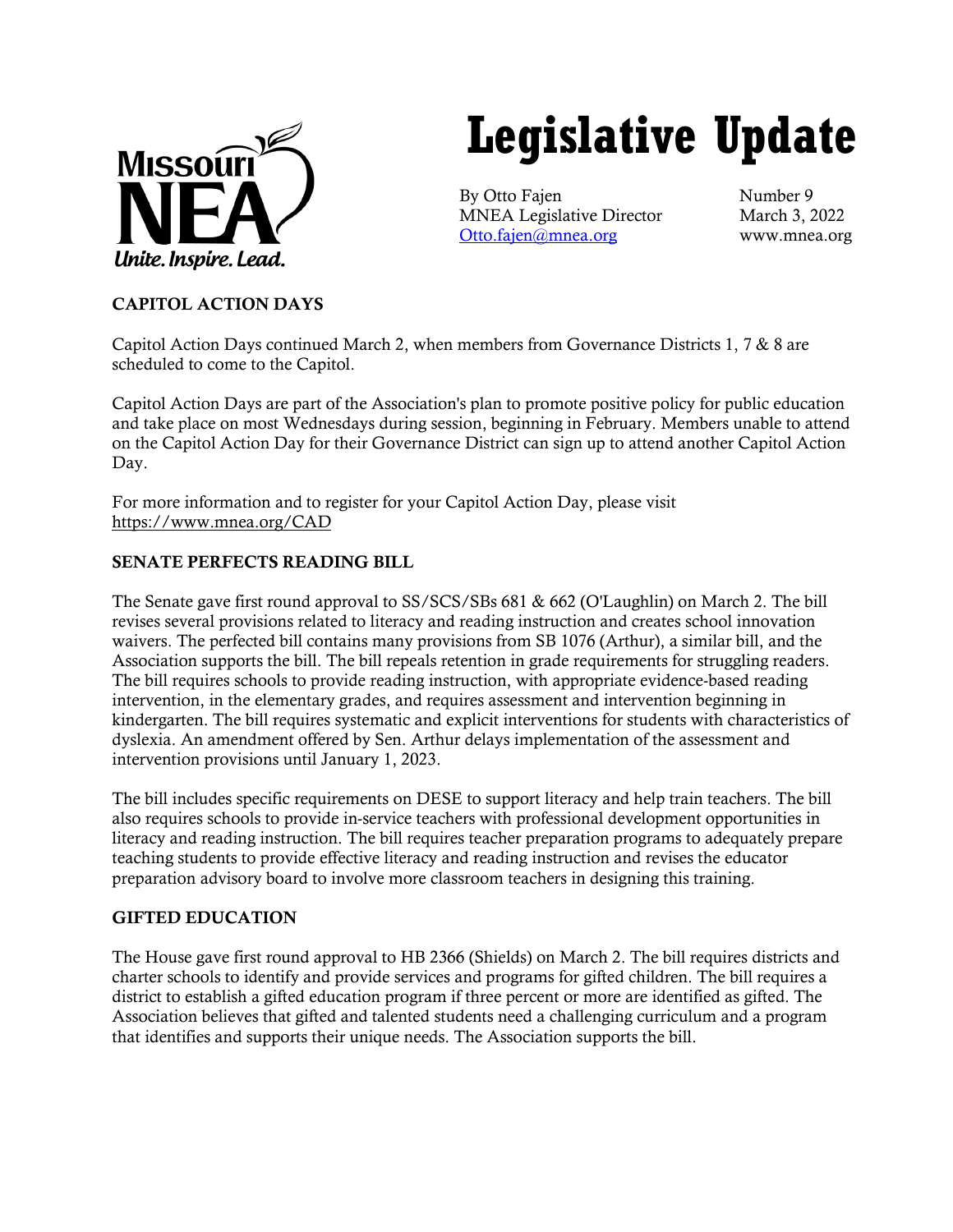### SUBSTITUTE TEACHINGS/WORKING AFTER RETIREMENT

The House gave first round approval to HCS/HB 2304 (Lewis) on March 1. The bill would create a state law establishing qualifications for substitute teachers that is similar to the State Board rule. The HCS also includes a provision for DESE to establish an anonymous, online survey tool for substitute teachers that will help collect relevant data regarding the pay, support, and experiences of substitute teachers across the state. The House adopted an amendment to revise language that provides a threeyear waiver of the 550 hour/50% earnings limit for working after retirement to substitute teach on a part-time or temporary basis. The HCS also includes an emergency clause.

# HIGHER EDUCATION STUDENT ORGANIZATIONS

The House gave first round approval to HB 1724 (Hudson) on March 1. The bill revises policies of public higher education institutions in recognizing student associations. The bill would prevent a public college from limiting recognition to belief-based student associations that require leaders to adhere to its beliefs, practice requirements or standards of conduct. The Association believes that organizations are strengthened by offering memberships on a nondiscriminatory basis. The Association opposes the bill as filed.

#### WORKFORCE DEVELOPMENT

The House perfected HB 2325 (Patterson) on February 28. The bill would establish the "Workforce Diploma Program" that would create a new adult high school and industry credential program through DESE. The House also approved an amendment to add the provisions of HB 1856 (Baker). The amendment would create a policy that would allow students to receive credit for participation in out-of-classroom learning experiences as approved by the State Board of Education, a school board, or a charter school.

The House Workforce Development committee voted to approve HB 2190 (Henderson) on February 28. The bill pertains to liability claims in work-based educational settings and would exempt participating businesses from claims regarding negligent acts of students. The bill provides that schools may provide insurance to cover claims relating to work-based programs. The Association will work to make sure the bill addresses liability concerns and supports expanded opportunities for safe, workbased learning programs for students.

### PROPERTY TAXES

The Senate gave first round approval to SS#2/SCS/SB 649 (Eigel) on March 2. The Association opposes the bill. The bill would gradually eliminate the tax on personal property in certain counties by lowering the assessment percentage, based on offsetting increases in revenues from taxes on property in other classes. The SCS included only St. Charles County, but an amendment offered by Sen. Brattin also includes the counties in his district: Barton, Bates, Cass, Henry, and Vernon Counties.

The Association is concerned that the bill would block school revenue growth and shift tax burden onto real estate owners. This shift would also create increasing disparities between personal property tax assessments across the state as various counties will see differences in the rate of assessment growth. The SS#2 also includes language to cap residential property liability for homeowners over 65 years of age and to cap the growth of individual real property assessments to 10% during a two-year reassessment cycle.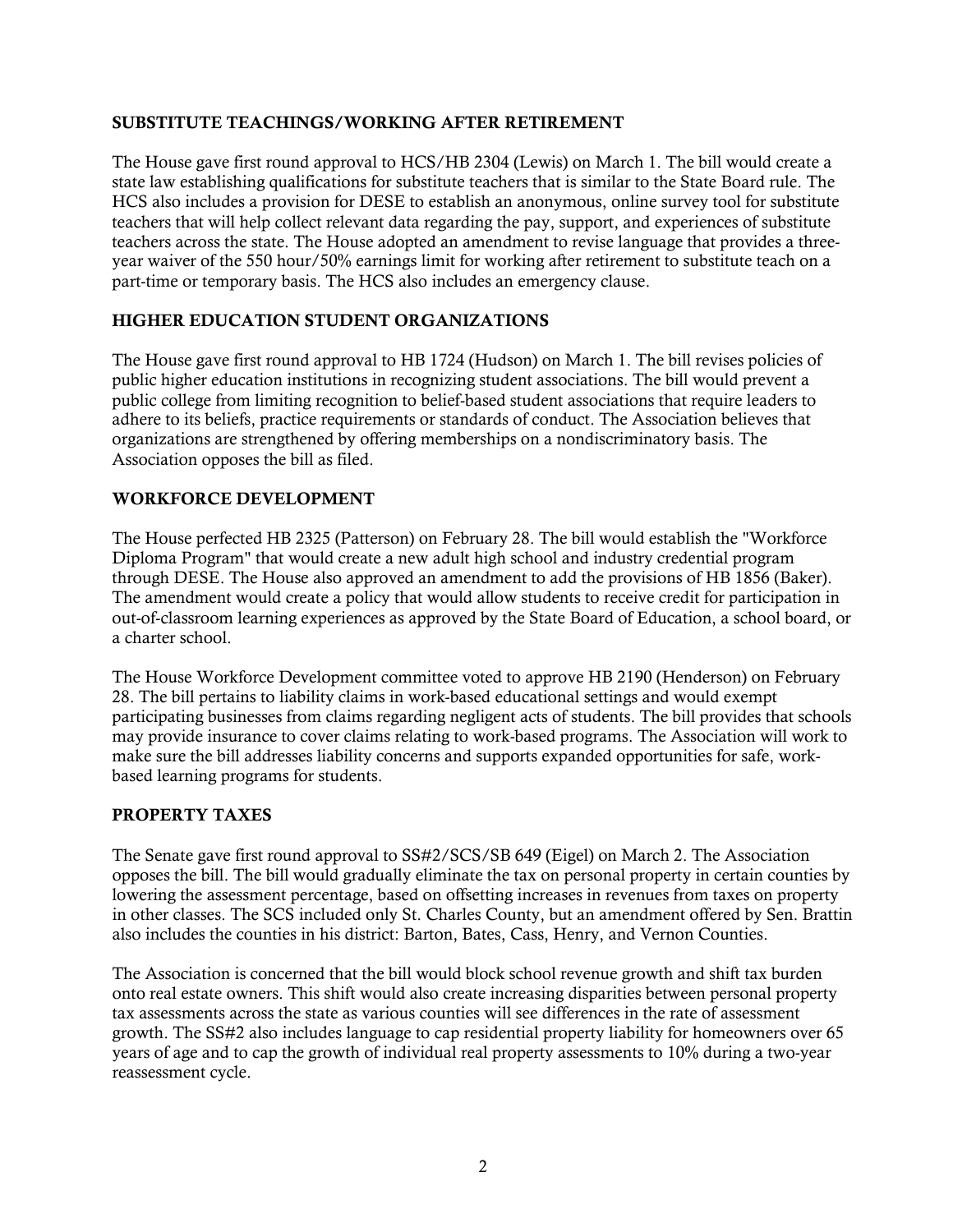#### RESTRICTING MEDICAID FUNDING

The House Budget Committee heard HJR 92 (Eggleston) on March 1. The joint resolution, if approved by voters, would allow the legislature to restrict Medicaid eligibility requirements, effectively allowing the legislature to not implement Medicaid expansion as recently approved by voters. The Association opposes the measure.

### PHOTO ID MANDATE

The Senate Local Government and Elections Committee heard two bills on March 2 that would require registered voters to provide a government-issued photo identification, including SB 670 (White) and SB 679 (Luetkemeyer). The Association opposes barriers that keep eligible citizens from voting and being politically active and opposes both measures.

#### INITIATIVE PETITION

The House Elections and Elected Officials Committee heard HJR 132 (Kidd) on March 2. The Association opposes HJR 132. The measure would increase the approval requirement for constitutional amendments, including those brought by initiative petition by requiring both a statewide majority vote and a majority vote in a majority of state House districts in order to pass. The Association is concerned that this measure replaces the simple majority requirement with a more complex and difficult threshold. This change could make it significantly more difficult to gain approval of a measure brought by the initiative petition process.

#### SENATE-EDUCATION COMMITTEE

The committee met on March 1 to hear two bills:

SB 769 (O'Laughlin) to allow creation of recovery high schools for students in recovery from substance use issues. The bill allows school districts or groups of districts to apply to DESE for authority to create recovery high schools in regions around the state. The Association supports the bill.

SB 781 (Moon) to prohibit transgender athletes from participating in competitive girl's or women's events in middle school, high schools, and colleges. The bill would override MSHSAA and higher education institution policies on transgender participation that generally align with NCAA and IOC policy. The Association believes that educators should continue to establish the policies and procedures that govern the activities of Missouri students who participate in school activities and opposes the bill.

### HOUSE-ELEMENTARY AND SECONDARY EDUCATION COMMITTEE

The committee heard three more bills relating to curriculum and instruction on March 1. These bills resemble many of the other bills on this topic already heard in the committee this session. The Association believes that curriculum decisions are best made at the local level and opposes all three bills:

HB 1484 (Ann Kelley) regarding prohibitions on instruction relating to race and history. The bill seeks to prohibit certain "concepts" about individuals based upon race or gender from being included in courses.